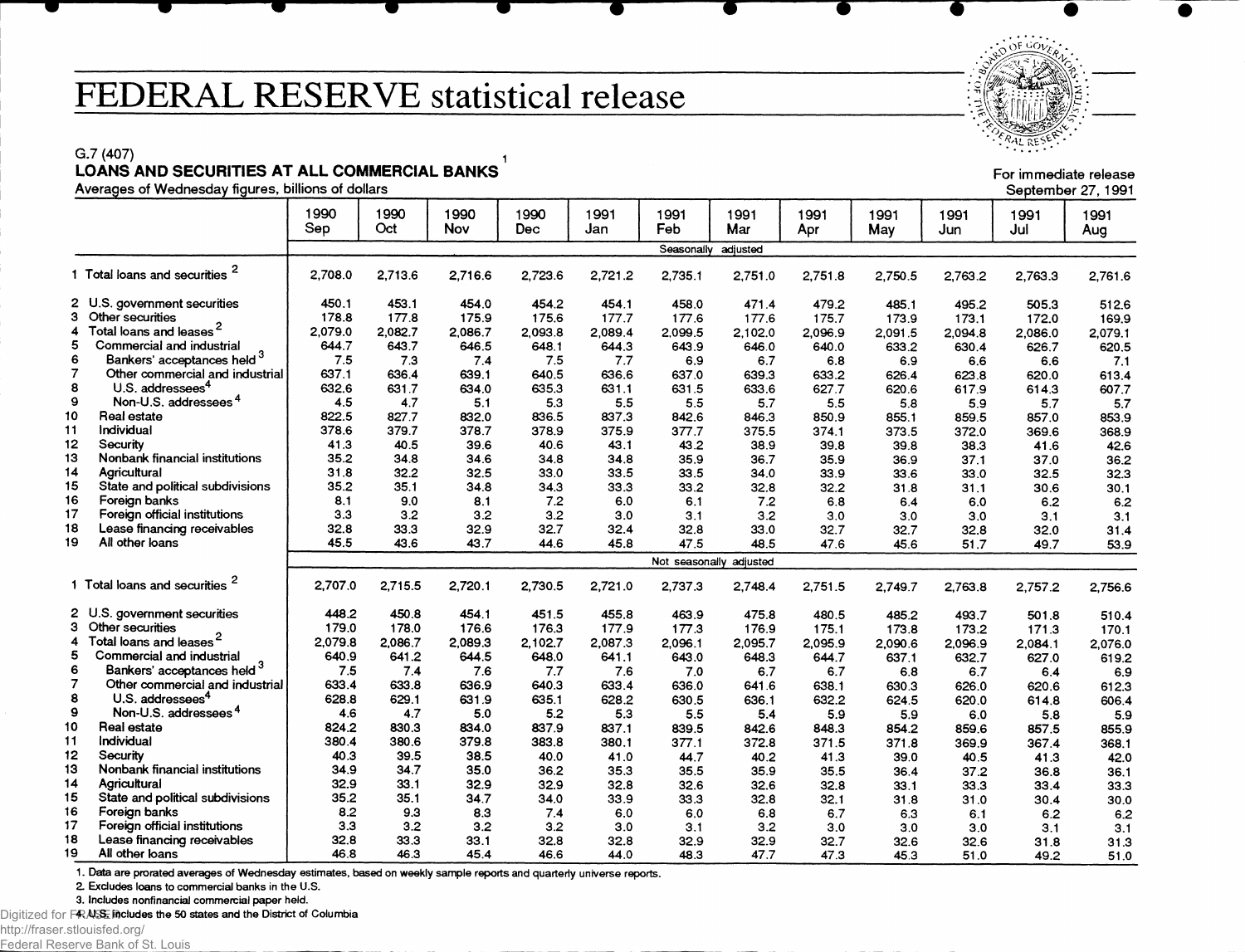## **G.7 (407) i LOANS AND SECURITIES AT DOMESTICALLY CHARTERED COMMERCIAL BANKS**

|                |                                           | 1990<br>Sep | 1990<br>Oct | 1990<br>Nov | 1990<br>Dec | 1991<br>Jan | 1991<br>Feb | 1991<br>Mar             | 1991<br>Apr | 1991<br>May | 1991<br>Jun | 1991<br>Jul | 1991<br>Aug |
|----------------|-------------------------------------------|-------------|-------------|-------------|-------------|-------------|-------------|-------------------------|-------------|-------------|-------------|-------------|-------------|
|                |                                           |             |             |             |             |             | Seasonally  | adiusted                |             |             |             |             |             |
|                | 1 Total loans and securities <sup>2</sup> | 2.484.8     | 2.486.7     | 2,486.9     | 2.488.8     | 2,483.2     | 2,491.5     | 2,498.7                 | 2.501.3     | 2.496.3     | 2.503.0     | 2,502.0     | 2,499.8     |
|                | 2 U.S. government securities              | 433.8       | 436.0       | 436.4       | 435.8       | 434.5       | 438.5       | 449.4                   | 458.9       | 463.3       | 472.8       | 483.0       | 488.8       |
| з              | Other securities                          | 162.3       | 161.3       | 159.2       | 158.5       | 161.4       | 161.5       | 161.2                   | 159.0       | 157.9       | 157.5       | 156.2       | 153.7       |
| 4              | Total loans and leases                    | 1.888.6     | 1,889.3     | 1.891.3     | 1,894.5     | 1.887.3     | 1.891.6     | 1,888.1                 | 1,883.4     | 1,875.2     | 1,872.7     | 1,862.9     | 1,857.3     |
|                | Commercial and industrial                 | 518.3       | 516.5       | 515.4       | 513.1       | 508.8       | 508.3       | 506.0                   | 500.4       | 493.6       | 490.3       | 484.3       | 478.9       |
| 6              | Bankers' acceptances held 3               | 3.7         | 3.5         | 3.3         | 3.1         | 3.2         | 3.4         | 3.5                     | 3.8         | 3.8         | 3.7         | 3.9         | 4.0         |
| 7              | Other commercial and industrial           | 514.5       | 513.0       | 512.2       | 510.1       | 505.6       | 504.9       | 502.4                   | 496.5       | 489.8       | 486.6       | 480.4       | 474.9       |
| 8              | U.S. addressees <sup>4</sup>              | 513.0       | 511.5       | 510.8       | 508.9       | 504.4       | 503.6       | 501.0                   | 495.1       | 488.3       | 485.0       | 478.9       | 473.3       |
| $\mathbf{9}$   | Non-U.S. addressees <sup>4</sup>          | 1.5         | 1.5         | 1.3         | 1.1         | 1.2         | 1.3         | 1.4                     | 1.5         | 1.5         | 1.6         | 1.6         | 1.6         |
| 10             | Real estate                               | 781.5       | 786.2       | 790.0       | 794.4       | 794.6       | 799.6       | 803.1                   | 806.2       | 808.5       | 812.3       | 809.3       | 806.1       |
| 11             | Individual                                | 378.6       | 379.7       | 378.7       | 378.9       | 375.9       | 377.7       | 375.5                   | 374.1       | 373.5       | 372.0       | 369.6       | 368.9       |
| 12             | Security                                  | 38.8        | 37.7        | 37.7        | 38.7        | 41.5        | 41.3        | 36.8                    | 37.8        | 36.4        | 34.9        | 37.4        | 38.9        |
| 13             | Nonbank financial institutions            | 27.7        | 27.2        | 27.2        | 27.2        | 27.1        | 27.8        | 28.3                    | 27.7        | 27.8        | 27.5        | 27.4        | 26.6        |
| 14             | Agricultural                              | 31.8        | 32.2        | 32.5        | 33.0        | 33.5        | 33.5        | 34.0                    | 33.9        | 33.6        | 33.0        | 32.5        | 32.3        |
| 15             | State and political subdivisions          | 35.2        | 35.1        | 34.8        | 34.3        | 33.3        | 33.2        | 32.8                    | 32.2        | 31.8        | 31.1        | 30.6        | 30.1        |
| 16             | Foreign banks                             | 4.4         | 4.4         | 4.3         | 4.3         | 3.2         | 2.7         | 3.5                     | 3.2         | 2.8         | 2.5         | 2.5         | 2.1         |
| 17             | Foreign official institutions             | 1.6         | 1.6         | 1.6         | 1.6         | 1.4         | 1.4         | 1.6                     | 1.3         | 1.3         | 1.3         | 1.3         | 1.2         |
| 18             | Lease financing receivables               | 32.8        | 33.3        | 32.9        | 32.7        | 32.4        | 32.8        | 33.0                    | 32.7        | 32.7        | 32.8        | 32.0        | 31.4        |
| 19             | All other loans                           | 37.8        | 35.5        | 36.2        | 36.3        | 35.7        | 33.3        | 33.7                    | 33.9        | 33.2        | 35.1        | 35.8        | 40.8        |
|                |                                           |             |             |             |             |             |             | Not seasonally adjusted |             |             |             |             |             |
|                | 1 Total loans and securities              | 2,485.4     | 2,489.5     | 2,491.0     | 2.493.3     | 2.482.3     | 2,491.6     | 2,494.3                 | 2.500.2     | 2.496.1     | 2,504.1     | 2.498.2     | 2,496.0     |
|                | 2 U.S. government securities              | 432.3       | 434.2       | 436.7       | 433.3       | 435.9       | 443.4       | 452.7                   | 460.3       | 463.4       | 471.6       | 479.7       | 486.9       |
| з.             | Other securities                          | 162.9       | 161.9       | 160.0       | 159.2       | 161.2       | 160.8       | 160.3                   | 158.5       | 157.7       | 157.4       | 155.5       | 154.1       |
| 4              | Total loans and leases <sup>2</sup>       | 1,890.1     | 1,893.4     | 1.894.2     | 1,900.9     | 1,885.2     | 1,887.4     | 1,881.2                 | 1,881.4     | 1,874.9     | 1,875.1     | 1,863.1     | 1,855.0     |
| 5              | Commercial and industrial                 | 514.5       | 514.5       | 514.6       | 512.5       | 506.4       | 507.6       | 507.2                   | 503.9       | 497.7       | 492.2       | 484.8       | 477.3       |
| 6              | Bankers' acceptances held <sup>3</sup>    | 3.6         | 3.5         | 3.3         | 3.3         | 3.4         | 3.5         | 3.6                     | 3.7         | 3.7         | 3.7         | 3.7         | 3.8         |
| $\overline{7}$ | Other commercial and industrial           | 510.9       | 511.0       | 511.3       | 509.2       | 503.0       | 504.1       | 503.7                   | 500.2       | 494.1       | 488.6       | 481.1       | 473.5       |
| 8              | U.S. addressees <sup>4</sup>              | 509.4       | 509.5       | 509.8       | 507.7       | 501.6       | 502.7       | 502.3                   | 498.8       | 492.6       | 487.1       | 479.7       | 472.0       |
| 9              | Non-U.S. addressees <sup>4</sup>          | 1.5         | 1.5         | 1.5         | 1.5         | 1.5         | 1.4         | 1.3                     | 1.4         | 1.4         | 1.5         | 1.5         | 1.5         |
| 10             | Real estate                               | 783.3       | 788.8       | 792.0       | 795.8       | 794.4       | 796.5       | 799.4                   | 803.7       | 807.6       | 812.4       | 809.9       | 808.1       |
| 11             | Individual                                | 380.4       | 380.6       | 379.8       | 383.8       | 380.1       | 377.1       | 372.8                   | 371.5       | 371.8       | 369.9       | 367.4       | 368.1       |
| 12             | Security                                  | 37.7        | 36.7        | 36.6        | 37.9        | 39.1        | 42.7        | 38.1                    | 39.4        | 36.2        | 37.3        | 37.5        | 38.4        |
| 13             | Nonbank financial institutions            | 27.5        | 27.2        | 27.6        | 28.1        | 27.3        | 27.3        | 27.6                    | 27.3        | 27.6        | 27.9        | 27.5        | 26.6        |
| 14             | Agricultural                              | 32.9        | 33.1        | 32.9        | 32.9        | 32.8        | 32.6        | 32.6                    | 32.8        | 33.1        | 33.3        | 33.4        | 33.3        |
| 15             | State and political subdivisions          | 35.2        | 35.1        | 34.7        | 34.0        | 33.9        | 33.3        | 32.8                    | 32.1        | 31.8        | 31.0        | 30.4        | 30.0        |
| 16             | Foreign banks                             | 4.5         | 4.6         | 4.4         | 4.3         | 3.3         | 2.7         | 3.2                     | 3.0         | 2.8         | 2.4         | 2.6         | 2.2         |
| 17             | Foreign official institutions             | 1.6         | 1.6         | 1.6         | 1.6         | 1.4         | 1.4         | 1.6                     | 1.3         | 1.3         | 1.3         | 1.3         | 1.2         |
| 18             | Lease financing receivables               | 32.8        | 33.3        | 33.1        | 32.8        | 32.8        | 32.9        | 32.9                    | 32.7        | 32.6        | 32.6        | 31.8        | 31.3        |
| 19             | All other loans                           | 39.7        | 37.9        | 36.9        | 37.1        | 33.6        | 33.3        | 33.2                    | 33.6        | 32.5        | 34.7        | 36.6        | 38.6        |

1. Data are prorated averages of Wednesday estimates, based on weekly sample reports and quarterly universe reports.

**2. Excludes loans to commercial banks in the U.S.**

**3. Includes nonfinancial commercial paper held.**

**4. U.S. includes the 50 states and the District of Columbia**

 $\bullet$